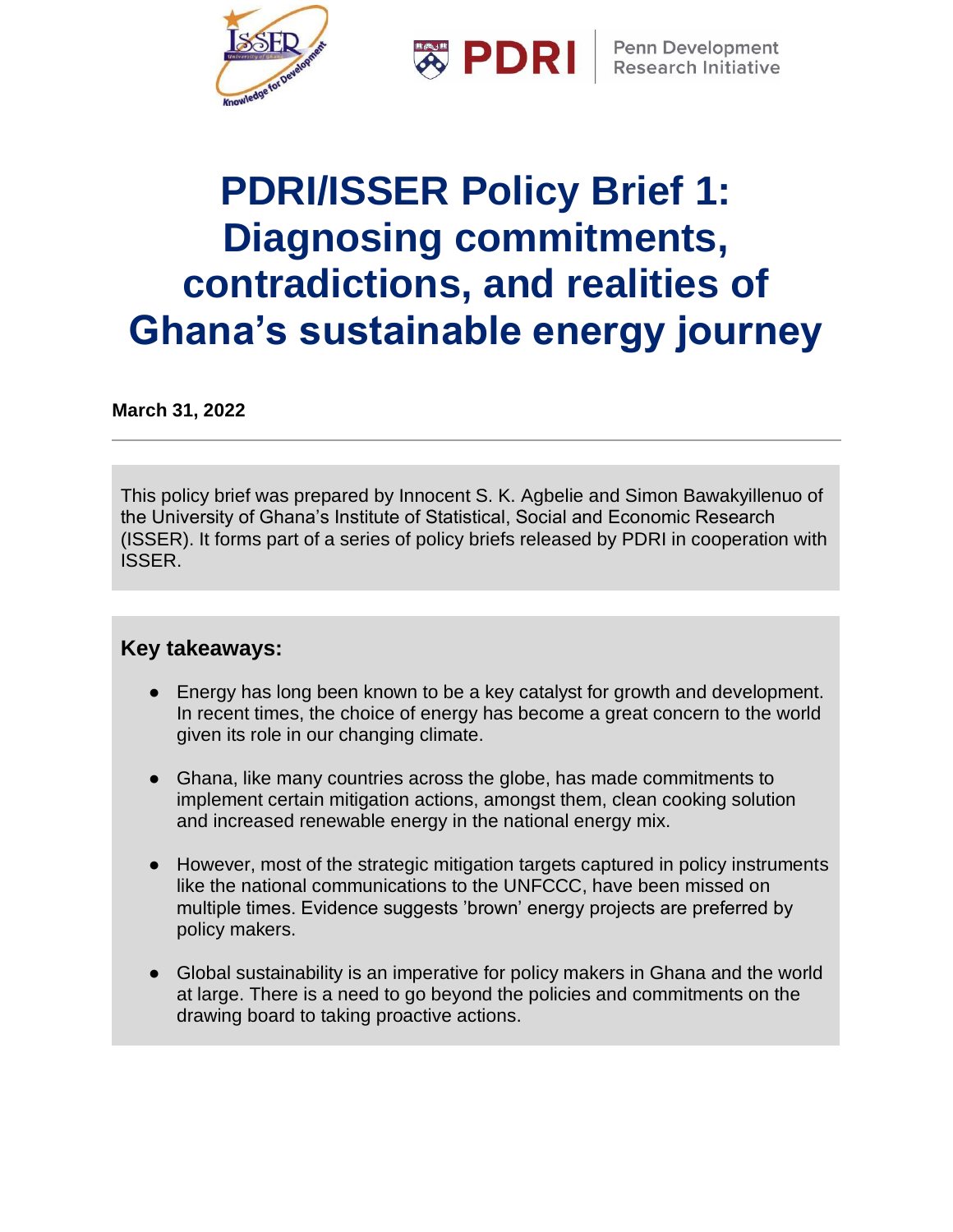# **Background**

The world was brought to a standstill by the COVID-19 pandemic, starting in the latter part of 2019. Over 420 million people are believed to have been infected and almost 6 million people have lost their lives to the virus as of 21 February 2022, according to the World Health Organization (WHO). Despite the unprecedented challenges COVID-19 has presented to global public health, food systems and the world of work, climate change remains one of the most significant threats to humanity (Elias, 2018). Scientists, naturalists, national policy makers, and international agencies have been urged to cooperate in order to find lasting mitigation and adaptation solutions to climate change, especially for vulnerable groups in developing regions.

One major contributor to climate change is production and use of energy. Final energy is a key source of economic growth and development because nearly all production and consumption activities require it as a basic input (Asghar, 2008; Twerefou et al., 2018). Growth in energy use has been shown to be positively linked to growth in GDP (Stern, 2011; Ayres et al., 2019). Nonetheless, production and consumption of final energy contribute to the global CO2 emissions stock. The energy sector is estimated to have contributed about 40% of global CO2 emissions as of 2020, mainly from fossil fuels. The sector had been identified as critical to averting a global catastrophe if sustainable energy production and consumption are increased while consumption of fossil-fuel is reduced. At various United Nations' (UN) Climate Change conferences since Stockholm 1972, countries have pledged to cut national emissions through various mechanisms including the 2015 Nationally Determined Contributions (NDCs). This policy brief assesses Ghana's pledges to mitigate climate change via sustainable energy strategies as documented in various policy instruments against their observable achievements. Policy implications are then drawn out from this assessment.

# **Conceptualization**

The UN expounds the achievement of sustained economic growth, social equity and justice as well as environmental equilibrium for the present generation without diminishing the opportunities of future generations at global, regional, and national levels. As a result, the UN set the Sustainable Development Goals (SDGs) to end global poverty, protect the planet, ensure gender equality and prosperity for all with specific tagetes ambitiously earmarked to be achieved by 2030. Ensuring sustainable energy as stipulated in SDG 7 (ensuring access to affordable, reliable, sustainable, and modern energy for all by 2030) is central to the achievement of other SDGs. For instance, expanding access to electricity and clean cooking fuels will reduce the dependency of households on solid fuels that are responsible for household-air pollution related deaths, especially in developing countries. This saves money for the household, reduces health burdens on the household and the government, and reduces stress on the environment. Achieving SDG 7 therefore has the potential to reduce poverty, ensure gender equality and social justice, reduce income inequality, and ensure environmental balance.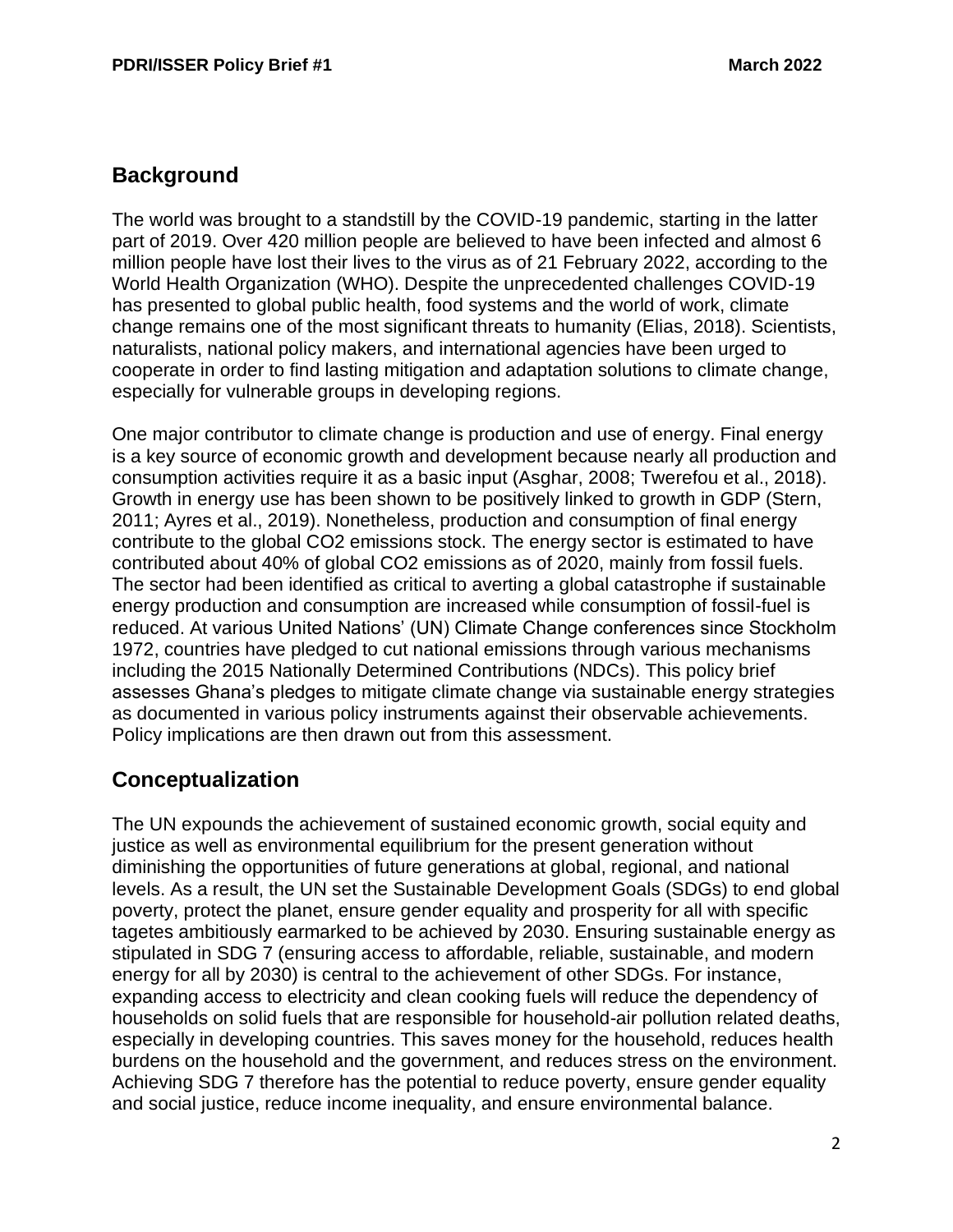#### **National position on sustainable energy since 2000**

Ghana has a good reputation and track record for producing comprehensive and strategic policy documents. Two prominent energy related documents, the National Communications (NC) to the United Framework Convention on Climate Change (UNFCCC); and the Nationally Determined Contributions (NDCs), are reviewed in this policy brief.

Ghana became a party to the UNFCCC in 1995 and advanced various domestic policies aimed at combating climate change in conjunction with national economic development policies. Since 2001, has Ghana produced and published 4 NCs as its obligations under Articles 4 and 12 of the UNFCCC. These communications present the country's national circumstances and institutional arrangements relevant to climate change; national greenhouse gas inventory; greenhouse gas mitigation assessments; vulnerability, impacts and adaptation assessments; technological development and transfer; research and systematic observations; and the financial, technical, and capacity needs of the country to the UNFCCC. The first NCs in 2001 and 2011 were not very explicit on the mitigation targets, but broadly specified the policy targets that government intended to achieve. The latter two, however, specified clear mitigation targets. Government sought to promote the adoption of clean cooking solutions like Liquefied Petroleum Gas (LPG) fuel and energy efficient cookstoves, increase renewables in the national energy mix, promote the adoption of energy efficient lighting and appliances technologies, switch from crude oil to natural gas thermal plants, and promote institutional biogas usage. A significant observation made in the NCs is that while the main mitigation targets have remained constant over considerable periods, the expected end dates (in years) have often been pushed out. 2020 was the date specified in the NC3 for 50% LPG penetration. It was 2030 in. Similarly, 10% renewables in the national energy mix was earmarked to be achieved by 2020 as stated in NC2. In NC4, the target date was 2030. These shifts in target dates suggest implementation lags which caused targets to be deferred.

In the 2015 NDCs document and a subsequent update in 2021, energy-related mitigation actions were more target-specified. The government seeks to scale up renewable energy penetration by 10% by 2030, promote clean rural household lighting though a 2 million solar lantern distribution programme, expand LPG penetration by 50% and reach 2 million efficient cookstoves for households, and ensure 20% energy efficiency in power plant and industrial facilities. These policy actions are supported by various policy instruments such as the National Energy Policy, national Renewable Energy Act, Sustainable Energy Action Plan and national Natural Gas Master Plan. Other mitigation strategic plans such as the Nationally Appropriate Mitigation Actions (NAMAs) and National Action Plan to Mitigate Short-Lived Climate Pollutants (SLCPs) have similar strategies as documented in the mitigation instruments above. Clearly, successive governments have responded positively to the development of climate change mitigation strategies and actions. Lack of rigorous implementation of these strategies have been the key challenge.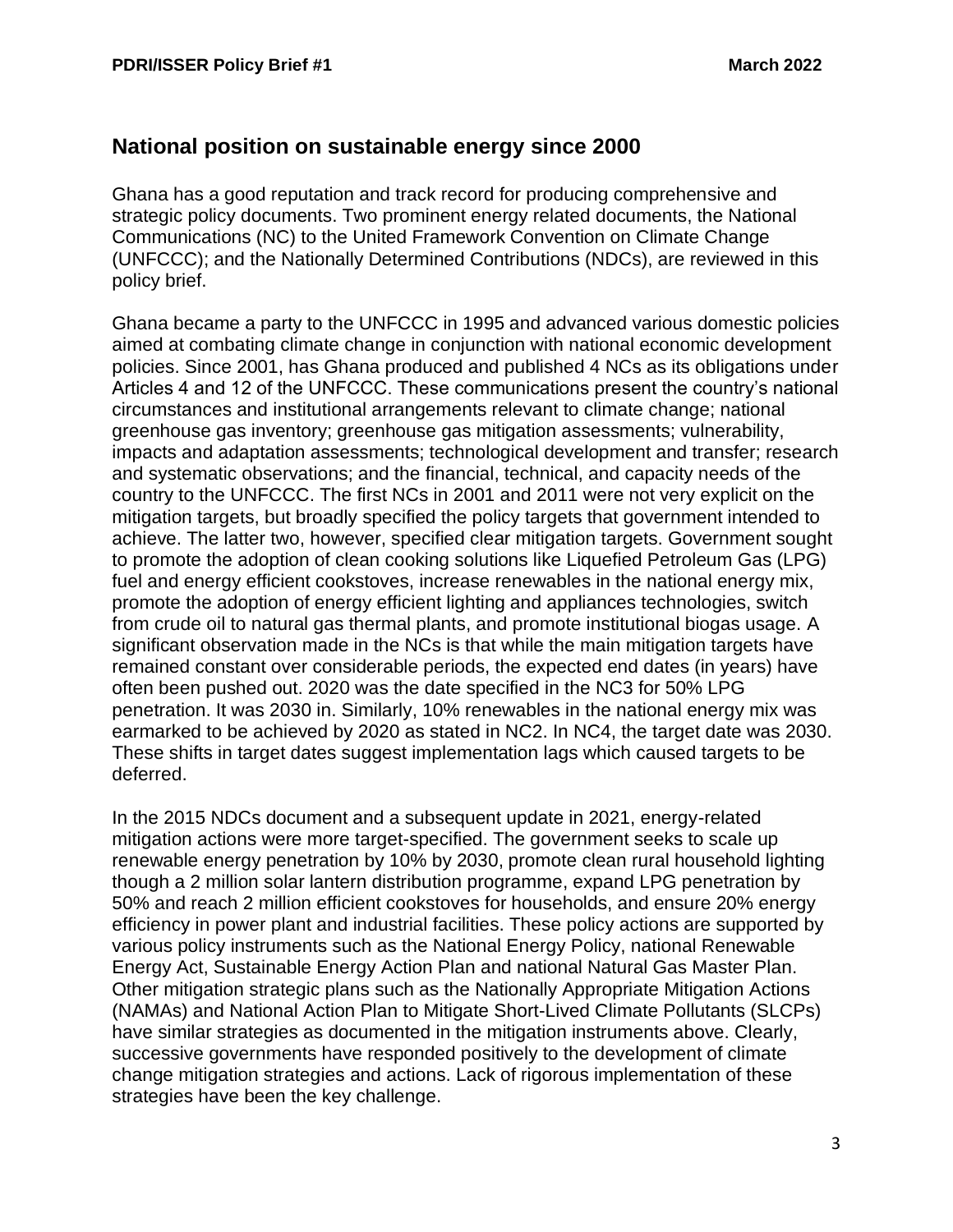#### **Mixed commitments to sustainable energy**

Insufficient climate change mitigation finance/investment sources and the lack of strong political will have been identified as the topmost constraints to effective implementation of the mitigation strategies discussed in the preceding section (Ali et al., 2021). While most of the strategic mitigation targets have been missed despite existing policy instruments, evidence suggests policy makers are committed to other countersustainable energy projects.

After the installed hydro power capacity had peaked at 1580MW in 2013 from the three main sources Akosombo, Kpong, and Bui Hydro Power Plants, investment in thermal facilities soared rapidly, rendering the installed thermal generation capacity the dominant electricity generation source since 2015 (Fig 1). As of 2020, there were as many as 14 installed thermal plants constituting about 69 percent of the total installed generation capacity in 2019 compared to 7 and 8 in 2012 and 2014 respectively. It must be said that the beginning of the dominance of the thermal plants coincided with a period in which Ghana was in desperate need of solutions to the 2012 – 2016 power crisis. For various political, financial, and technical reasons, the government looked to thermal as a guaranteed solution rather than renewables as a sustainable solution.





**Source:** Constructed by the author using data from the Energy Commission, Ghana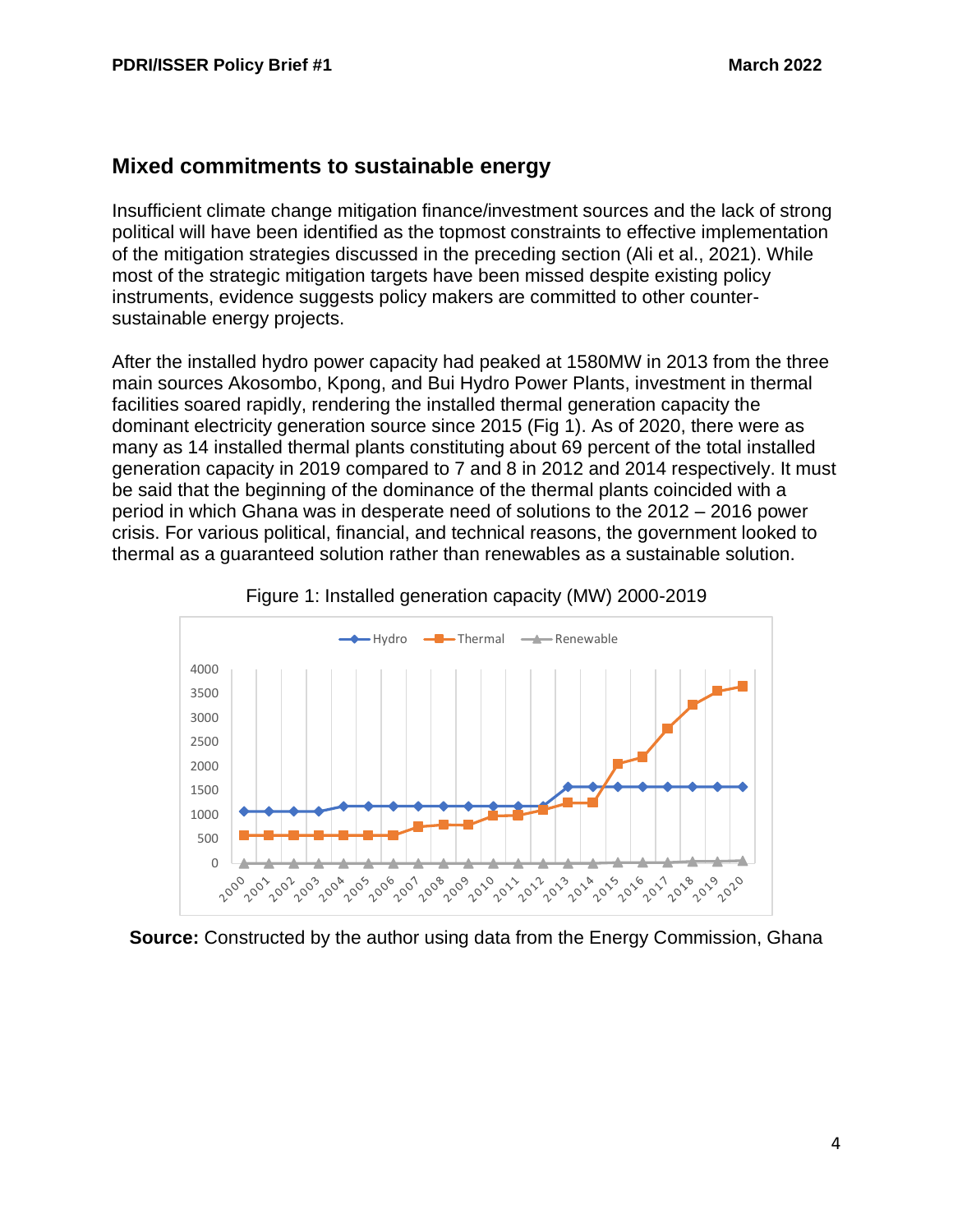The thermal plants had initially depended more on crude oil and imported natural gas, predominantly from Nigeria. But since 2015, the thermal plants have used more natural gas with a significant proportion coming from the Atuabo Gas Processing Facility in Ghana. This has been made possible following the commercial production of oil and natural gas from the Jubilee, Twenneboa, Enyenra, and Ntomme (TEN), and Sankofa fields since 2010. This is an noticeable achievement regarding the mitigation strategy of shifting thermal plants onto natural gas.

The downside of the oil and gas discovery and the subsequent commercial production is the possibility of an 'oil curse syndrome' where the oil sector attracts more investment, attention, and development to the detriment of other sectors including sustainable energy sources. This is fast becoming the case in Ghana. The oil sector in Ghana has received significant foreign direct investment and is regarded highly by the government for its potential to deliver accelerated growth and development. In 2016, the then Minister of Energy and Petroleum stated that government had projected 80% thermal power generation which would depend on the cheapest source of fuel, gas, in the next 10 years. This pronouncement was received with mixed feelings as some environmentalists questioned the future of renewables in the energy mix despite government's climate change commitments.

The evidence presented in the preceding sections suggests that the energy sector is at the heart of government. Historical change of governments has shown that the energy sector has the potential to make or unmake a government. The erratic nature of power supply during the 2012-2016 period was judged as one of the contributing factors to the NDC government losing power to the NPP government in the 2016 general elections (Min, 2019). Energy strategies adopted during and after the 2012-2016 power crisis period seem to portray a strong recovery evident in the excess supply of electricity particularly from newly invested thermal plants. But weak supply infrastructure ensured that supply challenges remained. The recent development in the energy sector also reveals a major concern. Government has shown little faith in the sustainable energy strategies outlined. As shown in Table 1, most of the sustainable energy targets set to be completed by 2030 are unlikely to be achieved. Some of the target dates have been changed multiple times already, and are likely to be deferred further.

| <b>Policy targets</b>                                                            | Most current state of<br>target                                                           | <b>Remarks</b>                                                                                                                               |
|----------------------------------------------------------------------------------|-------------------------------------------------------------------------------------------|----------------------------------------------------------------------------------------------------------------------------------------------|
| Scale<br>up renewable<br>energy<br>penetration by 10% by 2030                    | The share of renewables<br>in national energy mix<br>was 0.28% by 2020                    | 10%<br>Target<br>0f<br>unachievable by 2030                                                                                                  |
| Increase solar lanterns in rural non-<br>electrified households to 2 million     | By 2016, 68,521 solar<br>lanterns distributed to off-<br>population<br>grid<br>nationwide | 2 million solar lanterns<br>by 2030 is unlikely;<br>some sources<br>have<br>revealed a<br>revised<br>target of 1 million<br>lanterns by 2030 |
| Scale up adoption of LPG to 50% in<br>peri-urban and rural households by<br>2030 | By 2017, about 24.5% of<br>households in Ghana                                            | Target of 50% unlikely<br>2030<br>due<br>by<br>to                                                                                            |

| Table 1: Major energy related targets versus achievement status |  |
|-----------------------------------------------------------------|--|
|-----------------------------------------------------------------|--|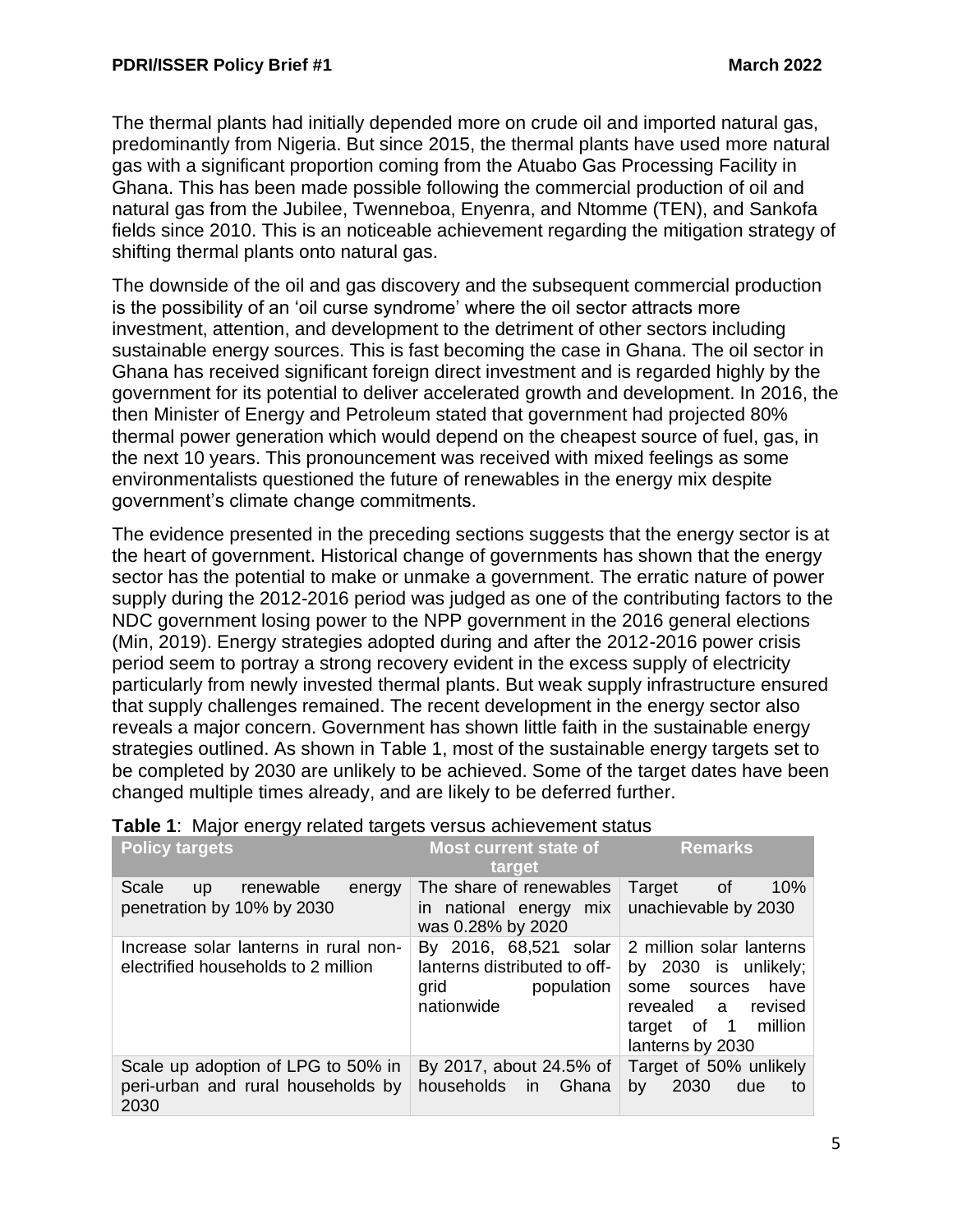|                                                                                                                 | <b>LPG</b><br>for<br>using<br>were<br>cooking                                                                                                                    | increasing LPG prices<br>at the pump                                                                                                                                                                                                                                                                                                      |
|-----------------------------------------------------------------------------------------------------------------|------------------------------------------------------------------------------------------------------------------------------------------------------------------|-------------------------------------------------------------------------------------------------------------------------------------------------------------------------------------------------------------------------------------------------------------------------------------------------------------------------------------------|
| Scale up access and adoption of 2<br>million efficient cookstoves by 2030                                       | It is unknown how many<br>efficient cookstoves are<br>in use by households as<br>of 2021                                                                         | The target of 2 million<br>efficient cookstoves by<br>achievable<br>2030<br>is<br>since such cookstoves<br>are more popular now<br>and more available in<br>the market                                                                                                                                                                    |
| Shift to natural gas from crude oil for<br>electricity<br>generation<br>in<br>thermal<br>plants                 | About 80% of the 95.2<br>tbtu<br>of<br>natural<br>gas<br>produced, and about 98%<br>of the 24.4 tbtu of natural<br>gas imported are used for<br>power generation | Target on course to be<br>achieved                                                                                                                                                                                                                                                                                                        |
| Scale up of installation of power<br>factor correction devices in 1,000<br>commercial and industrial facilities | It is unknown how many<br>οf<br>the<br>power<br>factor<br>correction devices have<br>been distributed                                                            | 1995,<br>In.<br>the<br>government enacted a<br>policy to penalise large<br>companies<br>without<br>power factor correction<br>By<br>this<br>measures.<br>policy,<br>such<br>devices<br>have<br>would<br>been<br>installed<br>by<br>some<br>the<br>companies,<br>but<br>number<br>οf<br>such<br>installations<br>is<br>unavailable online. |
| 7 million LED bulbs in use by 2030                                                                              | It is unknown how many<br>LED bulbs are in use as<br>of 2021                                                                                                     | <b>LED</b><br>bulbs<br>have<br>flooded the light bulb<br>market recently. Most<br>households<br>in<br>most<br>towns in Ghana have at<br>least one LED bulb. 7<br>million LED bulbs by<br>2030<br>appears<br>achievable                                                                                                                    |
| inefficient<br>Prohibit<br>importation<br>of<br>electronic appliances                                           | There are<br>still energy<br>inefficient<br>refrigerators<br>flooding the appliance<br>market, particularly the<br>used-goods market                             | Due to lack of strong<br>political will and weak<br>regulatory<br>and<br>enforcement units, this<br>target is unlikely to be<br>achieved by 2030                                                                                                                                                                                          |

Source: Author's construct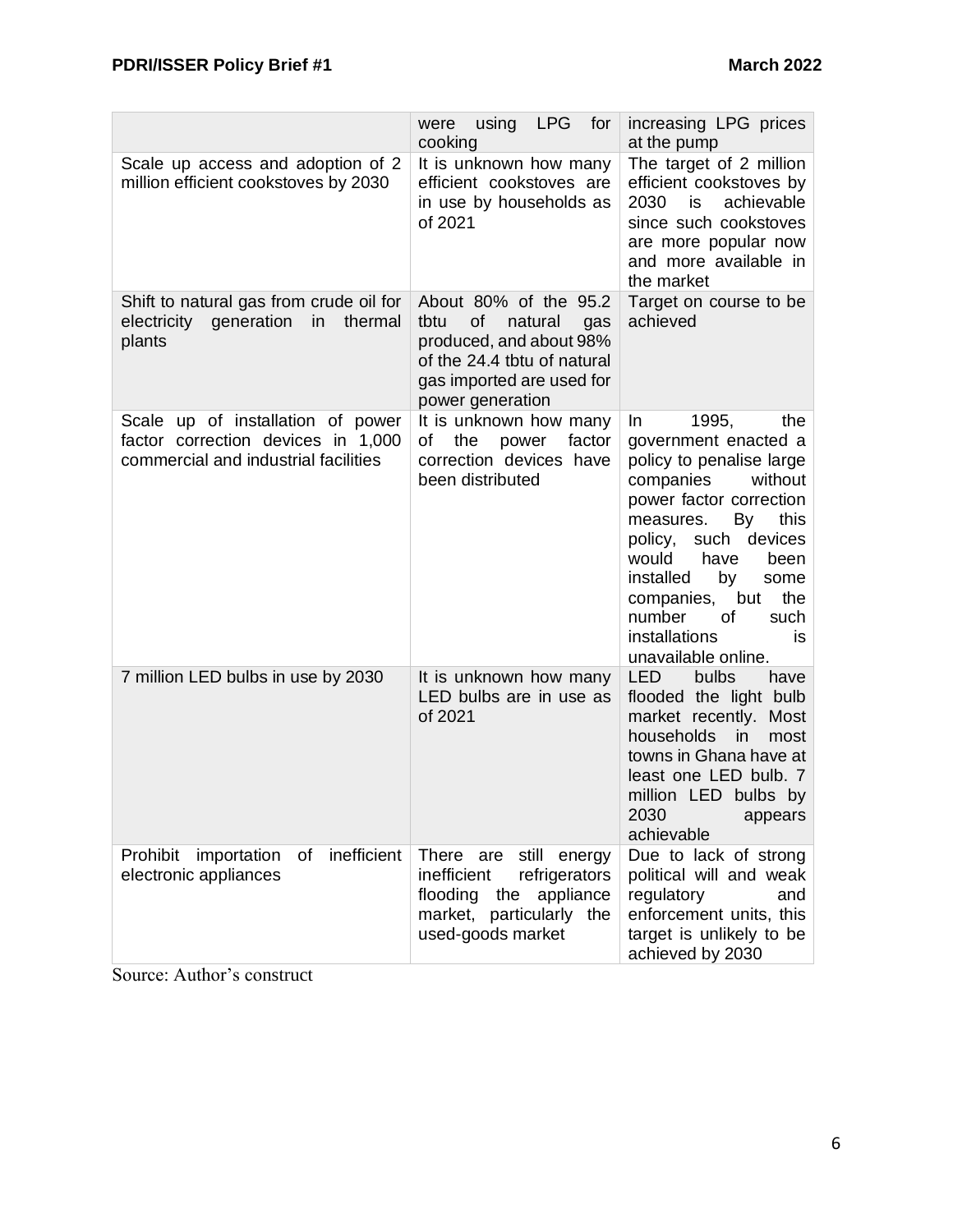# **Policy Lessons**

Based on the evidence provided in this brief on the slow development of sustainable energy in Ghana compared to the fast-developing fossil fuel sector, a different set of strategies will be required to give impetus to Ghana's sustainable energy development agenda. The following are recommended:

- **Walk the talk**: It is about time politicians, policy makers, and government officials started acting on their statements. So much had been pledged and promised at the international stage, yet so little has been delivered locally on climate change mitigation actions. Sustainable energy futures will only look bright with stronger political will and commitment.
- **Applying the pressure**: When left to act alone, the government has not delivered desired levels of sustainable energy development in Ghana. All key stakeholders, including the citizenry, the media, environmentalists/naturalists, scientists, academics, pressure groups and civil society need to become more proactive in pressuring government to act in the interest of the environment and climate.
- **Balancing the energy ship**: Despite the overwhelming preference for fossil fuels because of oil discoveries, exploration and their economic benefits, the government needs to deliberately find a balance between economic, social and environmental development, as well as between fossil fuel and sustainable energy development. A continual sacrifice of sustainable energy for fossil development will only compound global environmental challenges.

# Acknowledgement

The development of this policy brief was supported financially by the Millennium Challenge Corporation (MCC) through the project, "Evaluating the socioeconomic impacts of differences in electricity reliability: Evidence from Accra, Ghana" implemented by Professor Duncan Callaway at the University of California, Berkeley; Professor Steven Puller at Texas A&M; and Professor Susanna Berkouwer at the University of Pennsylvania.